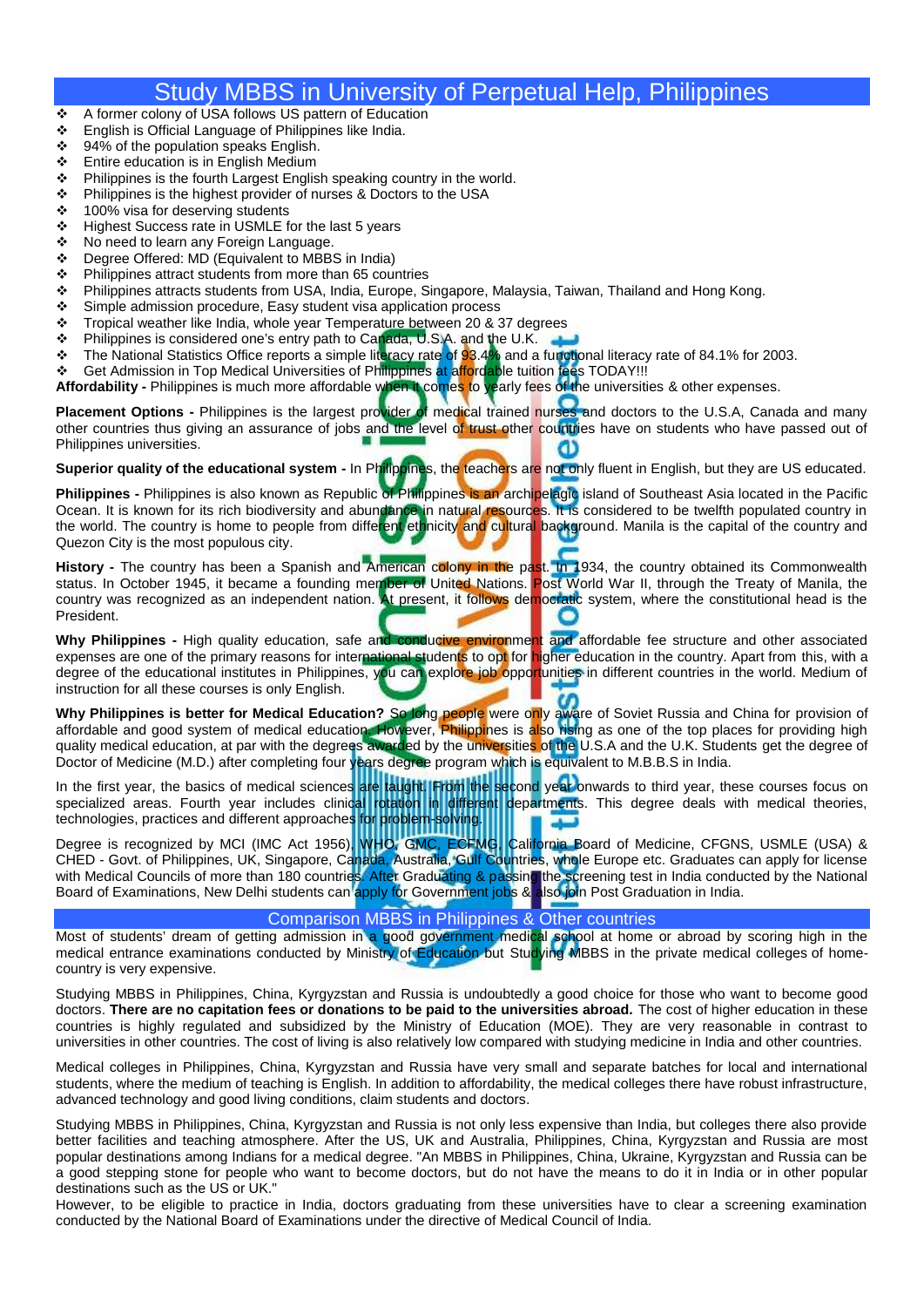|                                                                                                                                                            | <b>Philippines</b>                                                                                                                                                                                                                                                                                                                                                                                                           | China / Russia / Kyrgyzstan / Kazakhstan/ Georgia / Armenia                                                                                                                                                                                                                                                                                                                                                                                                                                                                                                                                                                                                                                                                                                                                                                                                                                                                                                                                                                                                                                                                                                                                                                                |
|------------------------------------------------------------------------------------------------------------------------------------------------------------|------------------------------------------------------------------------------------------------------------------------------------------------------------------------------------------------------------------------------------------------------------------------------------------------------------------------------------------------------------------------------------------------------------------------------|--------------------------------------------------------------------------------------------------------------------------------------------------------------------------------------------------------------------------------------------------------------------------------------------------------------------------------------------------------------------------------------------------------------------------------------------------------------------------------------------------------------------------------------------------------------------------------------------------------------------------------------------------------------------------------------------------------------------------------------------------------------------------------------------------------------------------------------------------------------------------------------------------------------------------------------------------------------------------------------------------------------------------------------------------------------------------------------------------------------------------------------------------------------------------------------------------------------------------------------------|
| American / US pattern of Education<br>English is an official language of Philippines with Filipino.                                                        |                                                                                                                                                                                                                                                                                                                                                                                                                              | Non-American Pattern of Education                                                                                                                                                                                                                                                                                                                                                                                                                                                                                                                                                                                                                                                                                                                                                                                                                                                                                                                                                                                                                                                                                                                                                                                                          |
| Philippines a former colony of USA & has strong ties with US. 94%                                                                                          |                                                                                                                                                                                                                                                                                                                                                                                                                              | Chinese / Russian: Is the official language.<br>Medical Students need to learn the local language                                                                                                                                                                                                                                                                                                                                                                                                                                                                                                                                                                                                                                                                                                                                                                                                                                                                                                                                                                                                                                                                                                                                          |
| of population speaks English.                                                                                                                              |                                                                                                                                                                                                                                                                                                                                                                                                                              |                                                                                                                                                                                                                                                                                                                                                                                                                                                                                                                                                                                                                                                                                                                                                                                                                                                                                                                                                                                                                                                                                                                                                                                                                                            |
| Patients talk in English. Excellent exposure to practical Internship                                                                                       |                                                                                                                                                                                                                                                                                                                                                                                                                              | Patients speak local language, very difficult to understand/ follow                                                                                                                                                                                                                                                                                                                                                                                                                                                                                                                                                                                                                                                                                                                                                                                                                                                                                                                                                                                                                                                                                                                                                                        |
| Strong culture of USMLE preparation and going to the USA for                                                                                               |                                                                                                                                                                                                                                                                                                                                                                                                                              | No culture of USMLE preparation or going to USA for jobs                                                                                                                                                                                                                                                                                                                                                                                                                                                                                                                                                                                                                                                                                                                                                                                                                                                                                                                                                                                                                                                                                                                                                                                   |
| jobs. Many toppers go to USA from Philippines.                                                                                                             |                                                                                                                                                                                                                                                                                                                                                                                                                              |                                                                                                                                                                                                                                                                                                                                                                                                                                                                                                                                                                                                                                                                                                                                                                                                                                                                                                                                                                                                                                                                                                                                                                                                                                            |
| Have tie ups with US Colleges for Clinical clerkship / rotation.                                                                                           |                                                                                                                                                                                                                                                                                                                                                                                                                              | No such tie-ups or culture in China / Russia / Kyrgyzstan etc                                                                                                                                                                                                                                                                                                                                                                                                                                                                                                                                                                                                                                                                                                                                                                                                                                                                                                                                                                                                                                                                                                                                                                              |
| Recommendation letters help in getting jobs in the USA after<br>graduation                                                                                 |                                                                                                                                                                                                                                                                                                                                                                                                                              |                                                                                                                                                                                                                                                                                                                                                                                                                                                                                                                                                                                                                                                                                                                                                                                                                                                                                                                                                                                                                                                                                                                                                                                                                                            |
| Tropical country with diseases common in India such as                                                                                                     |                                                                                                                                                                                                                                                                                                                                                                                                                              | Temperate country. Cold. Snows for 3-6 months in a year. No                                                                                                                                                                                                                                                                                                                                                                                                                                                                                                                                                                                                                                                                                                                                                                                                                                                                                                                                                                                                                                                                                                                                                                                |
| Malaria, Typhoid etc. Good training & clinical experience for                                                                                              |                                                                                                                                                                                                                                                                                                                                                                                                                              | tropical diseases. No experience in these diseases.                                                                                                                                                                                                                                                                                                                                                                                                                                                                                                                                                                                                                                                                                                                                                                                                                                                                                                                                                                                                                                                                                                                                                                                        |
| students.                                                                                                                                                  |                                                                                                                                                                                                                                                                                                                                                                                                                              |                                                                                                                                                                                                                                                                                                                                                                                                                                                                                                                                                                                                                                                                                                                                                                                                                                                                                                                                                                                                                                                                                                                                                                                                                                            |
| Indian food, Asian foods available in Manila                                                                                                               |                                                                                                                                                                                                                                                                                                                                                                                                                              | Food is expensive and Indian food not easily available                                                                                                                                                                                                                                                                                                                                                                                                                                                                                                                                                                                                                                                                                                                                                                                                                                                                                                                                                                                                                                                                                                                                                                                     |
| Weather: Tropical - like India ranges from 21 to 37 degrees.                                                                                               |                                                                                                                                                                                                                                                                                                                                                                                                                              | Temperate: Winter temperature is -20 (minus 20 degrees)                                                                                                                                                                                                                                                                                                                                                                                                                                                                                                                                                                                                                                                                                                                                                                                                                                                                                                                                                                                                                                                                                                                                                                                    |
|                                                                                                                                                            | Course takes 5 years in Philippines for students who have finished                                                                                                                                                                                                                                                                                                                                                           | Course takes 6 years in rest of all above.                                                                                                                                                                                                                                                                                                                                                                                                                                                                                                                                                                                                                                                                                                                                                                                                                                                                                                                                                                                                                                                                                                                                                                                                 |
| class 12                                                                                                                                                   |                                                                                                                                                                                                                                                                                                                                                                                                                              |                                                                                                                                                                                                                                                                                                                                                                                                                                                                                                                                                                                                                                                                                                                                                                                                                                                                                                                                                                                                                                                                                                                                                                                                                                            |
| Bachelors (B. Sc / BAMS/BHMS etc)                                                                                                                          | Course takes 4 years in Philippines for students who have finished                                                                                                                                                                                                                                                                                                                                                           | Course takes 6 years in China / Russia / Kyrgyzstan etc even<br>with pre-medical subjects.                                                                                                                                                                                                                                                                                                                                                                                                                                                                                                                                                                                                                                                                                                                                                                                                                                                                                                                                                                                                                                                                                                                                                 |
| Excellent Track record. High success rate in USMLE                                                                                                         |                                                                                                                                                                                                                                                                                                                                                                                                                              | Low success rate in MCI and USMLE.                                                                                                                                                                                                                                                                                                                                                                                                                                                                                                                                                                                                                                                                                                                                                                                                                                                                                                                                                                                                                                                                                                                                                                                                         |
| ISD Call from Philippines to India: Rs 1.5/minute                                                                                                          |                                                                                                                                                                                                                                                                                                                                                                                                                              | Approx. Rs 9 - 16 / minute                                                                                                                                                                                                                                                                                                                                                                                                                                                                                                                                                                                                                                                                                                                                                                                                                                                                                                                                                                                                                                                                                                                                                                                                                 |
|                                                                                                                                                            |                                                                                                                                                                                                                                                                                                                                                                                                                              | University of Perpetual Help, Philippines                                                                                                                                                                                                                                                                                                                                                                                                                                                                                                                                                                                                                                                                                                                                                                                                                                                                                                                                                                                                                                                                                                                                                                                                  |
|                                                                                                                                                            |                                                                                                                                                                                                                                                                                                                                                                                                                              | University of Perpetual Help, Philippines is a leading University in Manila - Capital of the                                                                                                                                                                                                                                                                                                                                                                                                                                                                                                                                                                                                                                                                                                                                                                                                                                                                                                                                                                                                                                                                                                                                               |
| <b>UILDING</b><br>Medical Graduates are eligible to apply for<br>❖<br>❖<br>UK PLAB & Ireland registration exams.<br>❖<br>❖<br>Degree is recognized by<br>❖ | Philippines.<br>❖<br>the MBBS in India<br>On Campus Hostel and Indian foods are available.<br>❖<br><b>Hitako Albertan Martin Barbara</b><br>ECFMG certification and USMLE examinations for working in the USA.<br>Canadian & Australia Medical Council licensing & State registration exams.<br>MCI Screening Test for Registration in India.<br>California Board of Medicine, CFGNS USA & CHED - Govt. of Philippines, MCI. | It offers a 5.5 years BA-MD degree, recognized by Medical Council of India as equivalent to<br>University of Perpetual Help System (UoPH), Philippines is a co-education Institution of higher<br>learning located in Las Pinas City; Metro Manila, Philippines founded in 1975 by Dr. (Brigadier)<br>Antonio Tamayo, Dr. Daisy Tamayo, and Ernesto Crisostomo as Perpetual Help College of Rizal<br>(PHCR). It has nine campuses offering over 70 courses in 20 colleges. The University inculcates the<br>Perpetualite values, teachings and principles. Graduate of UoPH call themselves Perpetualites with<br>Alumni Chapters in Philippines and USA. The institute was given University Status in 1997 by CHED.<br>The School of Medicine in UoPH began in 1996, It Offers the Doctor of Medicine Degree or MD in<br>Philippines MD Degree from University of Perpetual Help, Philippines entails full time Medical<br>Education in the Philippines which is equal to MD in the USA and MBBS in the UK and India, The<br>Medical Degree and the Medical School is listed and / or recognized by the whole World - CHED<br>Philippines, WHO, Medical Board of California (USA), MCI, USMLE, FAIMER, General Medical Council - UK, etc. |
| Fees                                                                                                                                                       |                                                                                                                                                                                                                                                                                                                                                                                                                              |                                                                                                                                                                                                                                                                                                                                                                                                                                                                                                                                                                                                                                                                                                                                                                                                                                                                                                                                                                                                                                                                                                                                                                                                                                            |
|                                                                                                                                                            |                                                                                                                                                                                                                                                                                                                                                                                                                              | University of Perpetual Help, Philippines - 1.5 Year BS + 4 Years MD Program after 10+2                                                                                                                                                                                                                                                                                                                                                                                                                                                                                                                                                                                                                                                                                                                                                                                                                                                                                                                                                                                                                                                                                                                                                    |
| <b>Particulars</b>                                                                                                                                         | 2nd Year 3rd Year<br>1st Year<br>3,00,000<br>3,00,000                                                                                                                                                                                                                                                                                                                                                                        | <b>4th Year</b><br>5th Year<br><b>Total</b><br>3,00,000<br>1,50,000<br>1,50,000<br>12,00,000                                                                                                                                                                                                                                                                                                                                                                                                                                                                                                                                                                                                                                                                                                                                                                                                                                                                                                                                                                                                                                                                                                                                               |
| Fees per annum (Philippines Peso)<br>Fees per year (in Rupees)                                                                                             | 4,20,000                                                                                                                                                                                                                                                                                                                                                                                                                     | $4,20,000$ 4,20,000 2,10,000<br>2,10,000<br>16,80,000                                                                                                                                                                                                                                                                                                                                                                                                                                                                                                                                                                                                                                                                                                                                                                                                                                                                                                                                                                                                                                                                                                                                                                                      |
|                                                                                                                                                            |                                                                                                                                                                                                                                                                                                                                                                                                                              | University of Perpetual Help, Philippines - 4 Years MD Program after Graduation                                                                                                                                                                                                                                                                                                                                                                                                                                                                                                                                                                                                                                                                                                                                                                                                                                                                                                                                                                                                                                                                                                                                                            |
| <b>Particulars</b>                                                                                                                                         | 1st Yr<br>2nd Yr                                                                                                                                                                                                                                                                                                                                                                                                             | 3rd Yr<br>4th Yr<br><b>Total</b>                                                                                                                                                                                                                                                                                                                                                                                                                                                                                                                                                                                                                                                                                                                                                                                                                                                                                                                                                                                                                                                                                                                                                                                                           |
| Fees per annum (Philippines Peso)<br>Fees per year (in Rupees)                                                                                             | 3,00,000<br>4,20,000                                                                                                                                                                                                                                                                                                                                                                                                         | 2,00,000<br>3,00,000<br>2,00,000<br>10,00,000<br>4,20,000<br>2,80,000<br>2,80,000<br>14,00,000                                                                                                                                                                                                                                                                                                                                                                                                                                                                                                                                                                                                                                                                                                                                                                                                                                                                                                                                                                                                                                                                                                                                             |

- $\sigma$  isa conversion in Philippines =  $700$   $\phi$  one time.  $\div$  If student is below 18 years, then SSP fees @ 300 \$ every 3 months.
- Visa Renewal from 2nd year onwards is \$300.
- Air travel on actual.
- el & Food: Approx. Rs.13000–14000 per Month It varies from student to student
- Hostel: Approx. Rs. 10,000 for a/c room in hostel (Non A/c room is Rs. 4000/month Private rental), AC Room outside campus is much cheaper.
- Food: Rs. 6000 per month from Indian canteen.

**Why Perpetual? -** University of Perpetual Help System Dalta (UPHSD) has been providing quality education for more than 40 years. UPHSD nurture students to become accomplished professionals who get employed not only in the Philippines but also abroad. We focus on the total development of our students, beginning with character building to mastery of skills, thus enable our graduates to get ahead in their careers.